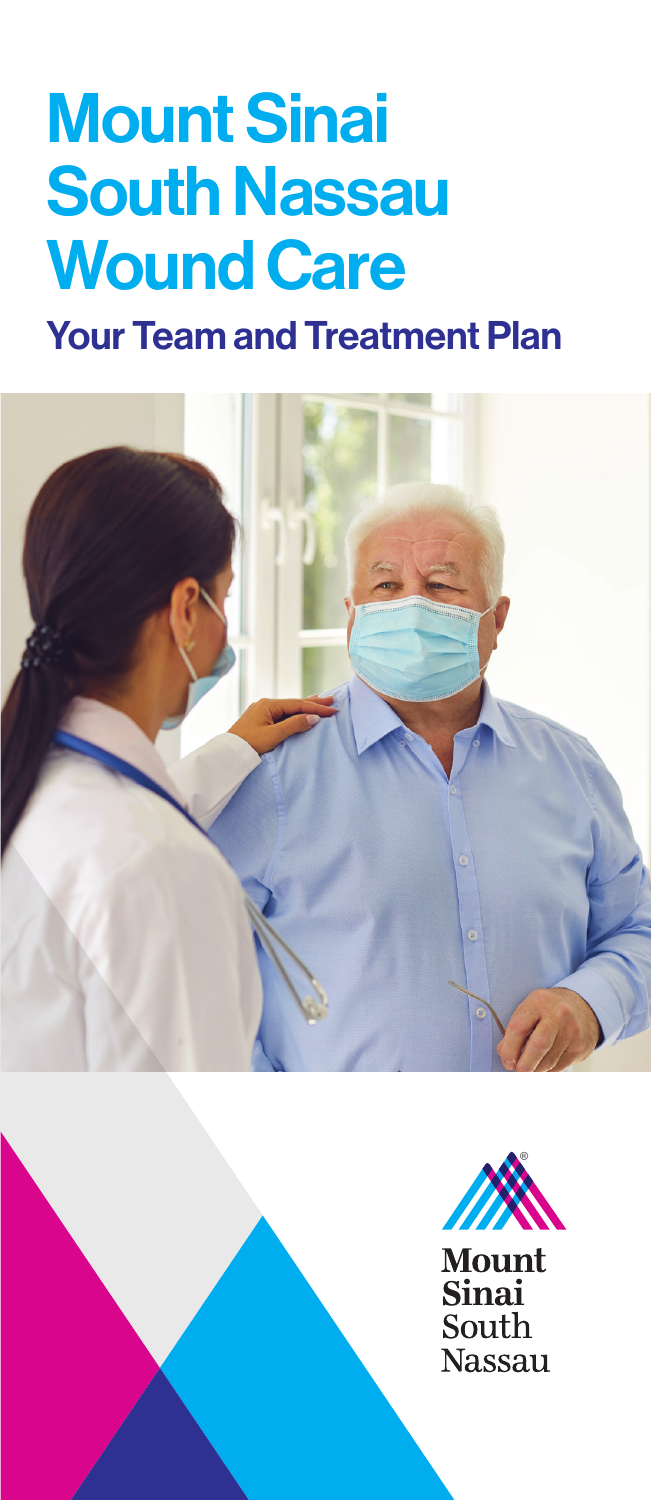Whether you've had a wound for a short period of time or wounds that recur over time, open wounds can interfere with your daily activities. The wound care experts at Mount Sinai South Nassau understand this and are dedicated to caring for you as a whole person, keeping your goals in mind.

Our patients enjoy the success of our team approach to care, all during outpatient visits. Results include decreased pain, greater flexibility and movement, and higher quality of life. We have a cure rate consistently above the national average. Mount Sinai South Nassau Wound Care has earned Disease-Specific Certification from The Joint Commission, a national health care quality organization, which attests to our strong commitment to excellence for everyone we serve.

Our experts include Wound Care Surgeons, Podiatrists and Nurses who use the latest tools and techniques available in wound care and repair. Our team works closely with each patient and family, so you have the information you need to take a leading role in your own recovery.

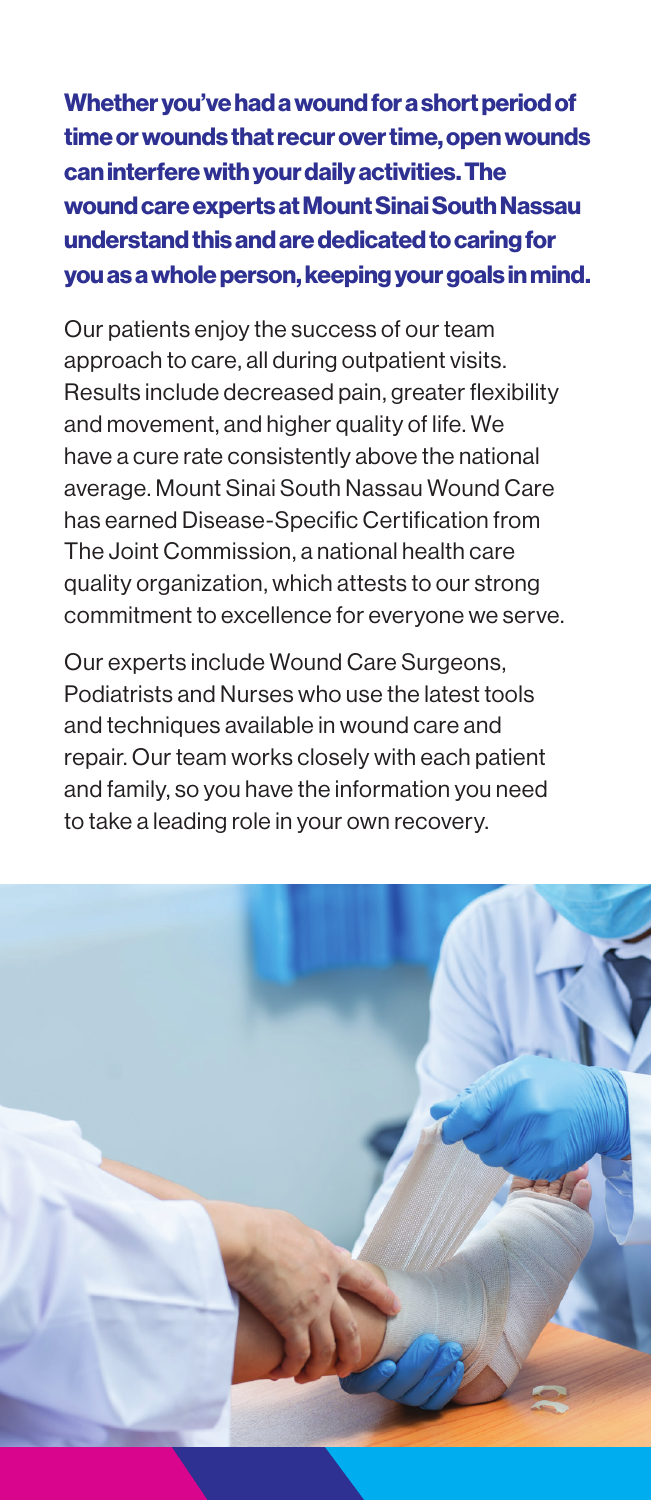## Outpatient Wound Care Services Include:

- Wound consultation and evaluation
- Treatment of non-healing wounds including. but not limited to, diabetic wounds, vascular wounds, traumatic wounds, surgical wounds, post radiated wounds, burns, and pressure ulcers
- Ongoing assessments of the patient and their wounds
- Specialty wound dressings
- Bio-engineered skin grafts/substitutes
- Compression therapy
- Pressure off-loading devices and footwear
- Treatment of wound, skin and bone infections
- Negative pressure wound therapy
- Patient and family education on the management of wounds

## Supportive Services to Complete your Wound Care Needs:

- Diabetic Education Services
- Comprehensive Vascular Studies
- Home Health Care, if necessary, for continuation of care
- Lab Services
- Radiology and other Imaging Services, including MRI and Ultrasound
- Referral to Durable Medical Equipment Companies for items such as specialty cushions, air mattresses, wound care supplies, etc.
- Social Work Services
- Physical Therapy
- Lymphedema Therapy
- Primary Medical Care
- Referral to Hyperbaric Oxygen Wound Therapy
- Referral to Orthotist for Off-Loading Devices

For more information or to make an appointment please call us at 516-764-HEAL (4325)